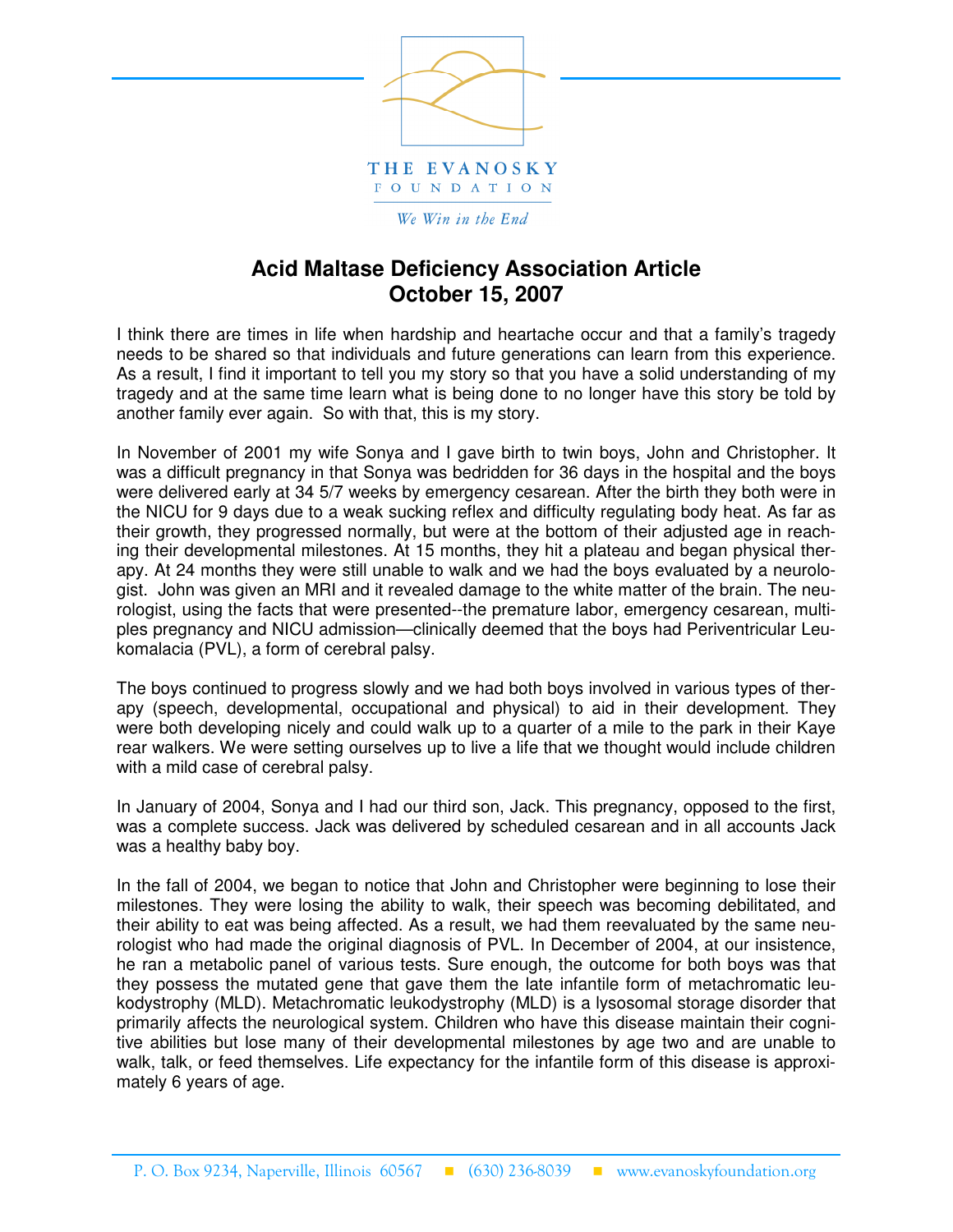Upon this diagnosis, Sonya and I diligently researched what our options were for John and Christopher. We were told by members of the medical community that there was nothing we could do and that we needed to go home and make the boys comfortable. However, upon doing further research on the internet, we discovered that in some instances, depending on disease progression, a bone marrow/stem cell transplant was a potential option. We learned that Duke University was one of the premier universities in the world when it came to stem cell transplants and we immediately contacted a doctor there. Unfortunately, upon describing John and Christopher's physical symptoms, we were told that a transplant was not a viable alternative.

Once it was determined that John and Christopher had tested positive, Jack was tested the next week. Unfortunately, two weeks later, at 13 months of age, Jack also tested positive for MLD. Because he had no visible symptoms, the doctors at Duke indicated that Jack would most likely qualify for transplant. After a series of tests at Duke, Jack was deemed a viable stem cell transplant candidate and on April 1, 2005, Jack received an unrelated cord blood transplant.

As it currently stands, Jack is 30 months post transplant and is doing well. It appears that disease progression stopped somewhere between 9 and 12 months post-transplant. Because of his late diagnosis, there is some damage to his body and brain, but we hope through extensive therapy that Jack may be able to overcome the damage caused by an almost too late diagnosis. At this point in time, John and Christopher are still considered to be terminal but through very aggressive home care and the help of our extended family, their quality of life is excellent and they are two very happy little boys whose bodies just do not work.

Why is it important that I share my story with you? The purpose is to show you the importance of newborn screening for lysosomal storage disorder diseases so that they can be correctly identified and treatment provided before symptoms appear. Newborn screening provides parents with the opportunity to explore viable treatment options, develop care plans with the appropriate medical professionals, avoid the frustration of no diagnosis or misdiagnosis, and make appropriate family planning decisions.

For many years now, a number of researchers have been involved in the development of newborn screen assays for a number of lysosomal storage disorder diseases. Lysosomal storage disorders have been recognized as one of the major groups of genetic disorders affecting children. With over 40 different disorders and a combined prevalence of up to one in 5,000 births, this group of disorders is a major public health problem and places an enormous burden on affected individuals and their families as well as the public and private health systems. Early identification and diagnosis is essential since the most serious and debilitating symptoms, particularly neurological, muscular and skeletal, manifest very early in life.

At present, there are high throughput assays available for Pompe, Gaucher, Fabry, Niemann-Pick A and B and Krabbe diseases. Due to technological advances in chemistry and tandem mass spectrometry, one test can be used to detect theses five lysosomal storage disorders, thereby reducing cost and effort to a public health lab.

In addition, in 2006, the Centers for Diseases Control and Prevention's Newborn Screening Branch launched the Newborn Screening Translation Research Initiative (NSTRI). The purpose of NSTRI is to provide laboratory support for the methodical expansion of newborn